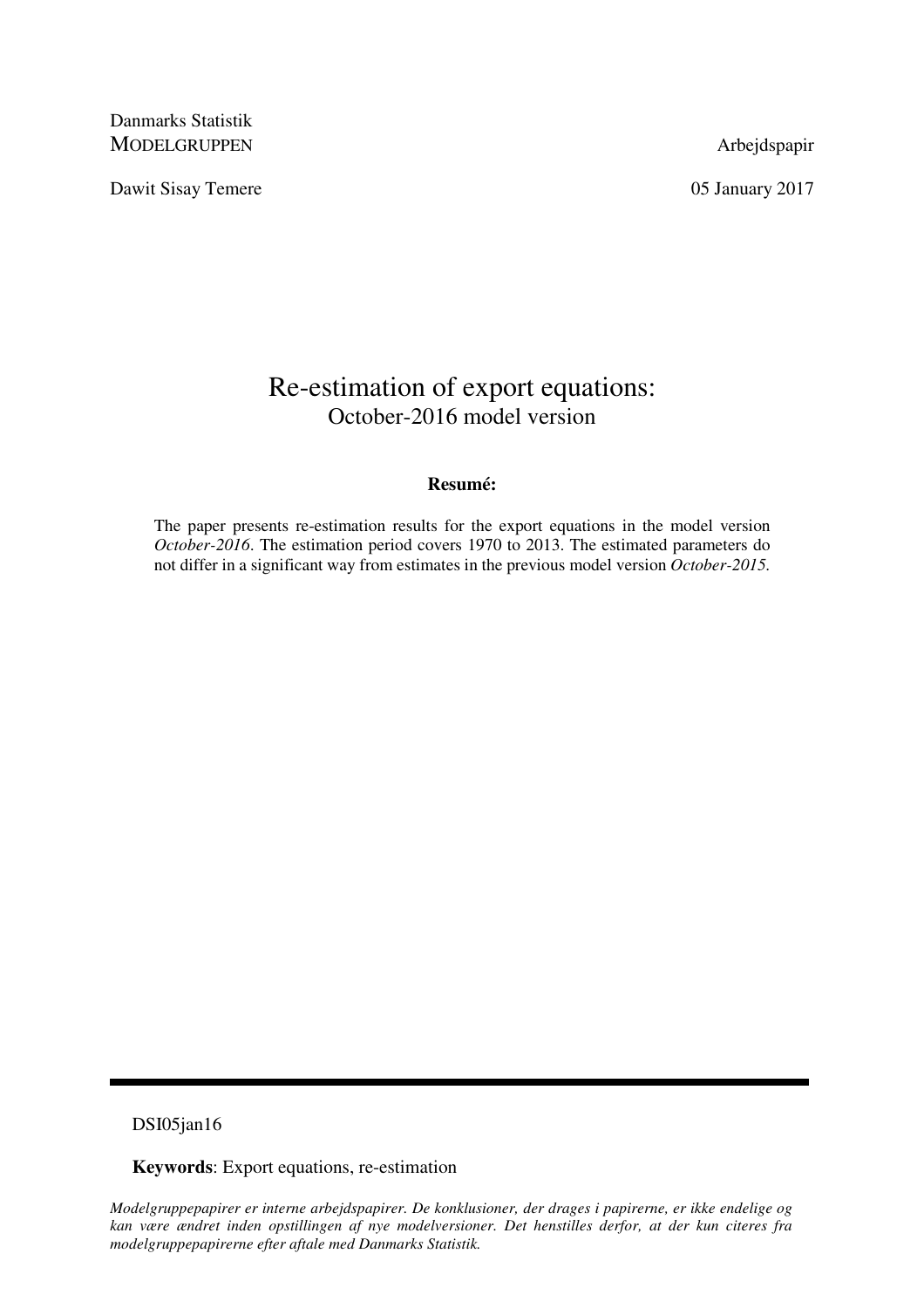#### 1. Background

The current model version is based on a new national accounts data from November 2016. For total exports of goods and services, the national accounts provide data for the periods 1966 to 2013. Exports of goods in ADAM are disaggregated into four groups – agricultures, raw materials, energy and manufactures – and for the disaggregated groups data is available from the national accounts for the periods 2005 to 2013 in current prices and for the periods 2008 to 2013 in pervious prices. The disaggregated data are extended back ward to 1966 using RAS-technique, the method is described in the working paper *DSI02oct14.* In simple language, the import-export subcomponents in the input-output table in the previous model version are proportionally adjusted to the new national accounts data for total goods and services from November 2016. The data for export market and market price indices for the latest estimation period is updated using detailed SITC data from the OECD *International Trade by Commodity Statistics* database and the OECD *national accounts statistics* for total goods, see the working paper *DSI01may13*.

The paper is kept brief as there is no significant change in the estimated results compared to previous model versions, for a detail discussion of the export relations refer to ADAM book (Danmarks Statistik, 2013). The following section provides a brief review of the estimation equations and presents the estimation results.

#### 2. Export equation

The Armington (1969) model is used for modelling exports. The long term relation can be given as:

$$
\frac{fE\n(1)
$$

Where *i* is the estimated export groups: agriculture, *01*, materials, *2+4*, manufactures, *59*, and tourism, *t*; *fE* is Danish exports in volume, *fEe* is export market volume index, *pe* is Danish export prices, *pee* is market price and  $\beta_1$  is the long-term price elasticity. For estimation, the long term relation (1) is written in logs and transformed to an error correction form, for example, the equation for manufactures is written as:

$$
Dlog(fE59) = \alpha_1 Dlog(fEe59) + \alpha_2 Dlog\left(\frac{pe59}{pee59}\right) + \alpha_3 Dif(dum91) - \gamma \left[log\left(\frac{fE59_{-1}}{fees9_{-1}}\right) + \beta_1 log\left(\frac{pe59_{-1}}{pees9_{-1}}\right) - \beta_2 dum91_{-1}\right]
$$
 (2)

A shift dummy *dum91,* that is zero before 1991 and 1 afterwards*,* is included to capture the effect of the German re-unification on Danish exports. Estimation of the export equation (2) is subject to simultaneity bias. For instance, export prices and volumes can increase due to a shift in the demand curve. In this case, the export price increase is not associated with a decrease in Danish exports. Bias could also arise due to measurement error in splitting values of exports into price and quantity. To reduce this problem, the export equations are simultaneously estimated together with an equation for export prices. The price equations are not used in ADAM. They are only used for estimation purpose.